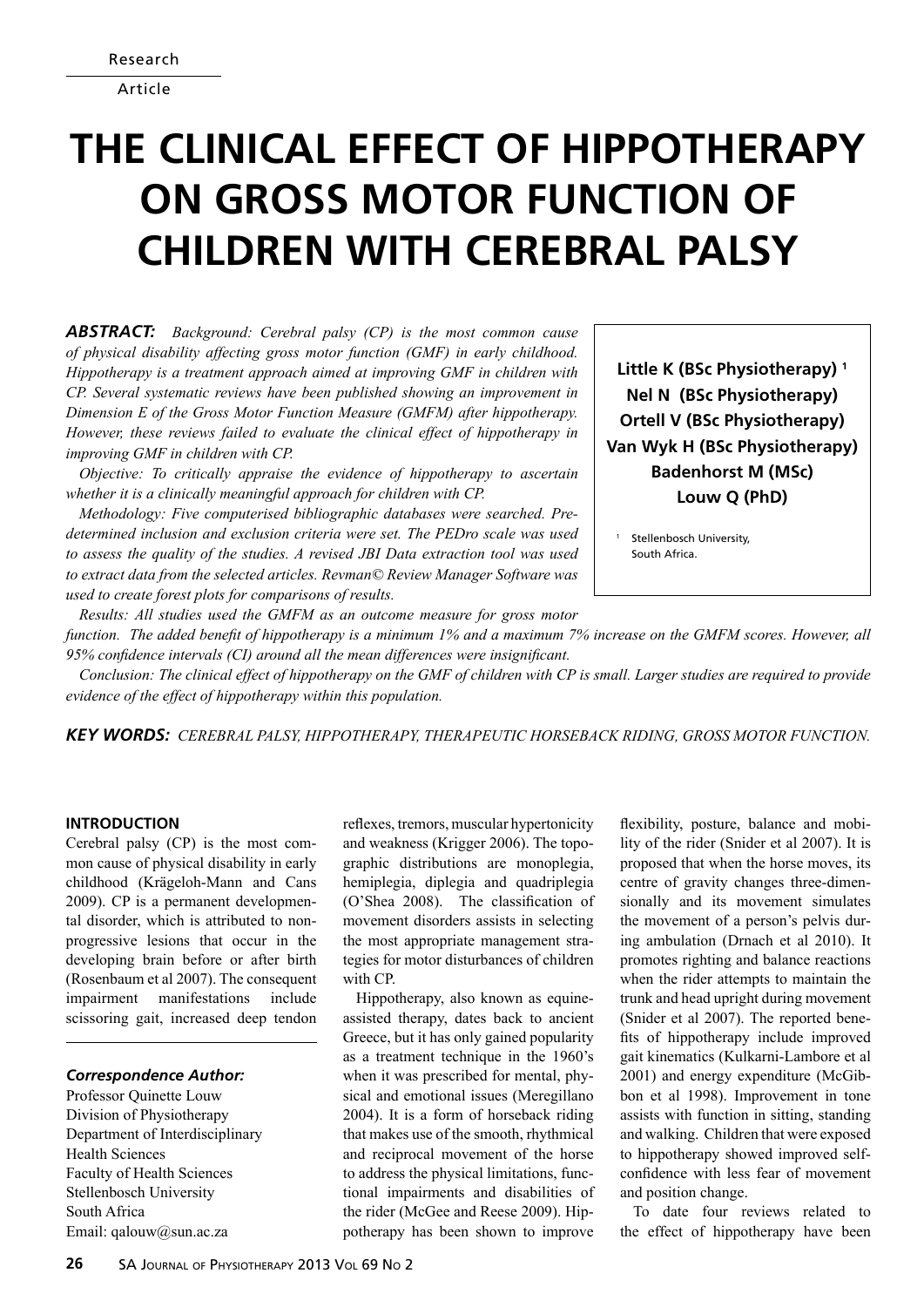published. Two of these reviews are outdated and were published in 2007 (Snider 2007, Sterba 2007). The review by Whalen and Case-Smith (2011) indicated that hippotherapy is beneficial, but failed to provide the critical appraisal of the eligible trials. A recent review by Tseng et al (2012) presented a metaanalysis, which is not appropriate due to variations in the type and duration of the interventions and study participants. This review also failed to comment on the size of the expected clinical effect on GMF which can assist clinicians in making appropriate clinical decisions.

The aim of this systematic review is therefore to critically appraise the evidence of hippotherapy or therapeutic horse riding (THR) to ascertain whether it has a clinically meaningful effect on GMF in children with CP. Therapeutic horseback riding (THR) is defined as using horseback riding treatment to improve posture, balance, and mobility while developing a therapeutic bond between the patient and horse"

# **Objectives:**

The specific objectives of the review were to:

- Compare whether hippotherapy or THR, is more clinically meaningful in the short as well as long term (longer than 12 months), in improving gross motor function compared to usual therapies,
- Describe the type and dosage of usual therapies employed in eligible studies,
- Describe the type and dosage of hippotherapy employed in eligible studies,
- Describe which type of gross motor outcome measures were used in eligible studies.

# **Methodology**

The eligibility criteria of studies were as follows:

*Types of Studies:*

- Randomised controlled trials (RCTs), non-randomised controlled trials and prospective case series were considered for inclusion in this review.
- Only articles published in the English language were considered for eligibility.

 All articles published from inception of the databases until March 2012 were considered.

#### *Types of Participants:*

- Male and female children aged between 2-12 years old. Children under the age of 2 years are not accepted for hippotherapy. (http://www.3gaits.org) 13- to 17 year olds are regarded as adolescence.
- Diagnosed with CP.

# *Types of Interventions:*

■ Hippotherapy or THR combined with usual therapies.

## *Types of Comparisons:*

 Usual therapies include any therapy that the child routinely participates in, but not only confined to physiotherapy, occupational therapy, special education or speech therapy.

#### *Types of Outcome Measures:*

 Gross Motor Function Measure (GMFM) 66 and GMFM 88.

# **Search Strategy**

Five computerised bibliographical databases accessed through the Stellenbosch University library services were searched including; CINAHL, Cochrane Library, Pubmed, PEDro and Science Direct. Database specific search strategies were developed for each database.

The following key search terms were used: cerebral palsy, equine-assisted therapy, gross motor function, hippotherapy and therapeutic horseback riding.

# **Methodological appraisal**

The PEDro scale was used to critically appraise the internal validity of the studies (Pearson et al 2009). Two researchers independently appraised full text of articles, and a third reviewer was consulted to reach consensus about disagreements.

#### **Data extraction method**

Databases were searched independently by one researcher. Databases were then searched a second time by a different researcher, thereby automatically cross

checking one another's appointed database. The supervisor was contacted if no consensus was found amongst researchers. Pearling was also administered by both researchers.

Two researchers (KL and NN) independently did the data extraction from an article. Should the researchers fail to obtain the necessary information from an article, the authors were contacted to complete the data extraction. After the data extraction the two researchers compared their data. If consensus about the data extraction was not reached, the two researchers presented their differences to a third researcher. The third researcher arbitrated and if consensus could still not be reached among the three researchers, the supervisor was contacted.

A standard JBI Data Extraction form (Sussman & Aiona, 2004); (Bertoti, 1988) (Sterba, 2007); (Whalen & Case-Smith, 2011) was used to extract the following; study citation, study method, participants, interventions (treatment and control group), outcome measures, results, clinical status post-intervention and clinical implications.

# **Data analysis**

Studies identified as having comparable data were combined using Revman© Review Manager software to calculate mean differences and 95% CI when the mean and standard deviations for the specific study was available (RevMan<sup>®</sup>) information management system 2011). The mean and 95% CI were graphically presented using forest plots. Due to heterogeneity meta-analysis was not possible. Studies which did not provide mean and standard deviations could not be included in the forest plots but were included by describing their results in a narrative format.

# **Results**

A total of 74 hits were obtained. Of these, 22 abstracts were reviewed and 12 full-text articles were subsequently considered as being potentially eligible for use in this systematic review. Of these 12 full-text articles, 6 articles did not meet the inclusion criteria. Therefore, 6 eligible full-text articles were included in this systematic review **(Figure 1)**.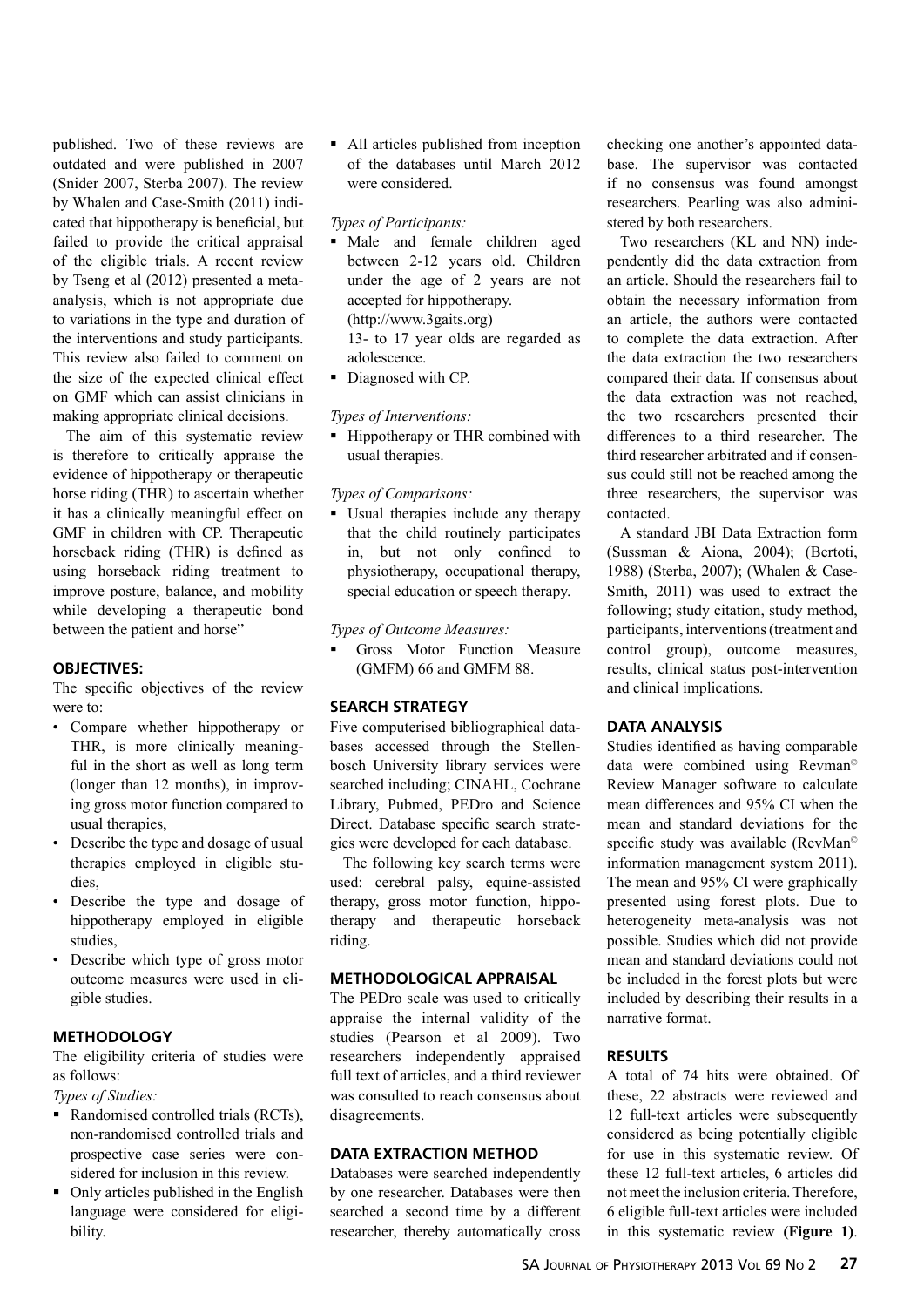None of the studies considered and reported on the long term effect of hippotherapy on children with CP.

# **Methodological Appraisal**

The methodological quality of the final six articles was assessed using the eleven-item PEDro scale and the articles

scored between 4/11 and 7/11, with an average score of 6.33/11 (57.57%). The PEDro scale, based on the Delphi list, consists of eleven criteria, measuring a study's internal validity (criteria 2-9); external validity (criteria 1), as well as the statistical accuracy for interpretation purposes (criteria 10-11) (Pearson, Field

and Jordan, 2009). **Table 1** provides an overview of the PEDro scores. During the methodological appraisal of the final articles, it was noticed that criteria 5 (blinding of all subjects) and 6 (blinding of the therapists) was impossible for this intervention.

## **Table 1: Pedro Scores**

|    | <b>PEDro criteria</b>                                                                                                                                                                                                                    | Casady<br>& Nichols-<br>Larsen 2004 | Cherng<br>et al.<br>2004  | <b>Davis</b><br>et al.<br>2009 | Kwon<br>et al.<br>2011    | <b>MacKinnon</b><br>et al.<br>1995 | <b>McGibbon</b><br>et al.<br>1998 |
|----|------------------------------------------------------------------------------------------------------------------------------------------------------------------------------------------------------------------------------------------|-------------------------------------|---------------------------|--------------------------------|---------------------------|------------------------------------|-----------------------------------|
| 1. | Eligibility criteria were specified                                                                                                                                                                                                      | $\checkmark$                        | $\sqrt{}$                 | $\checkmark$                   | $\checkmark$              | $\checkmark$                       | $\checkmark$                      |
| 2. | Subjects were randomly allocated to<br>groups (in a crossover study, subjects<br>were randomly allocated an order in<br>which treatments were received)                                                                                  | $\pmb{\times}$                      | $\checkmark$              | $\checkmark$                   | $\pmb{\times}$            | $\checkmark$                       | $\pmb{\times}$                    |
| 3. | Allocation was concealed                                                                                                                                                                                                                 | $\times$                            | $\boldsymbol{\mathsf{x}}$ | $\checkmark$                   | $\boldsymbol{\mathsf{x}}$ | $\times$                           | $\times$                          |
| 4. | The groups were similar at baseline<br>regarding the most important<br>prognostic indicators                                                                                                                                             | ✓                                   | ✓                         | ✓                              | ✓                         | $\checkmark$                       | ✓                                 |
| 5. | There was blinding of all subjects                                                                                                                                                                                                       | $\mathsf{x}$                        | $\boldsymbol{\mathsf{x}}$ | $\mathsf{x}$                   | $\mathsf{x}$              | $\mathsf{x}$                       | $\mathsf{x}$                      |
| 6. | There was blinding of all therapists<br>who administered the therapy                                                                                                                                                                     | $\pmb{\times}$                      | $\pmb{\times}$            | $\times$                       | $\boldsymbol{\mathsf{x}}$ | $\pmb{\times}$                     | $\times$                          |
| 7. | There was blinding of all assessors<br>who measured at least one key<br>outcome                                                                                                                                                          | ×                                   | $\sqrt{}$                 | $\times$                       | $\checkmark$              | $\checkmark$                       | $\times$                          |
| 8. | Measures of at least one key<br>outcome were obtained from more<br>than 85% of the subjects initially<br>allocated to groups                                                                                                             | $\checkmark$                        | $\pmb{\times}$            | $\times$                       | $\checkmark$              | $\checkmark$                       | $\checkmark$                      |
| 9. | All subjects for whom outcome<br>measures were available received<br>the treatment or control condition as<br>allocated or, where this was<br>not the case, data for at least one<br>key outcome was analysed by<br>"intention to treat" | $\checkmark$                        | $\sqrt{ }$                | $\checkmark$                   | $\checkmark$              | $\checkmark$                       | J                                 |
|    | 10. The results of between-group<br>statistical comparisons are reported<br>for at least one key outcome                                                                                                                                 | $\checkmark$                        | $\checkmark$              | $\checkmark$                   | $\checkmark$              | ×                                  | ×                                 |
|    | 11. The study provides both point<br>measures and measures of variability<br>for at least one key outcome                                                                                                                                | $\checkmark$                        | $\checkmark$              | $\checkmark$                   | $\checkmark$              | $\checkmark$                       | ×                                 |
|    | Total score                                                                                                                                                                                                                              | 5/10                                | 6/10                      | 6/10                           | 6/10                      | 6/10                               | 3/10                              |

|            | Key: |           |
|------------|------|-----------|
| <b>YES</b> | ×    | <b>NO</b> |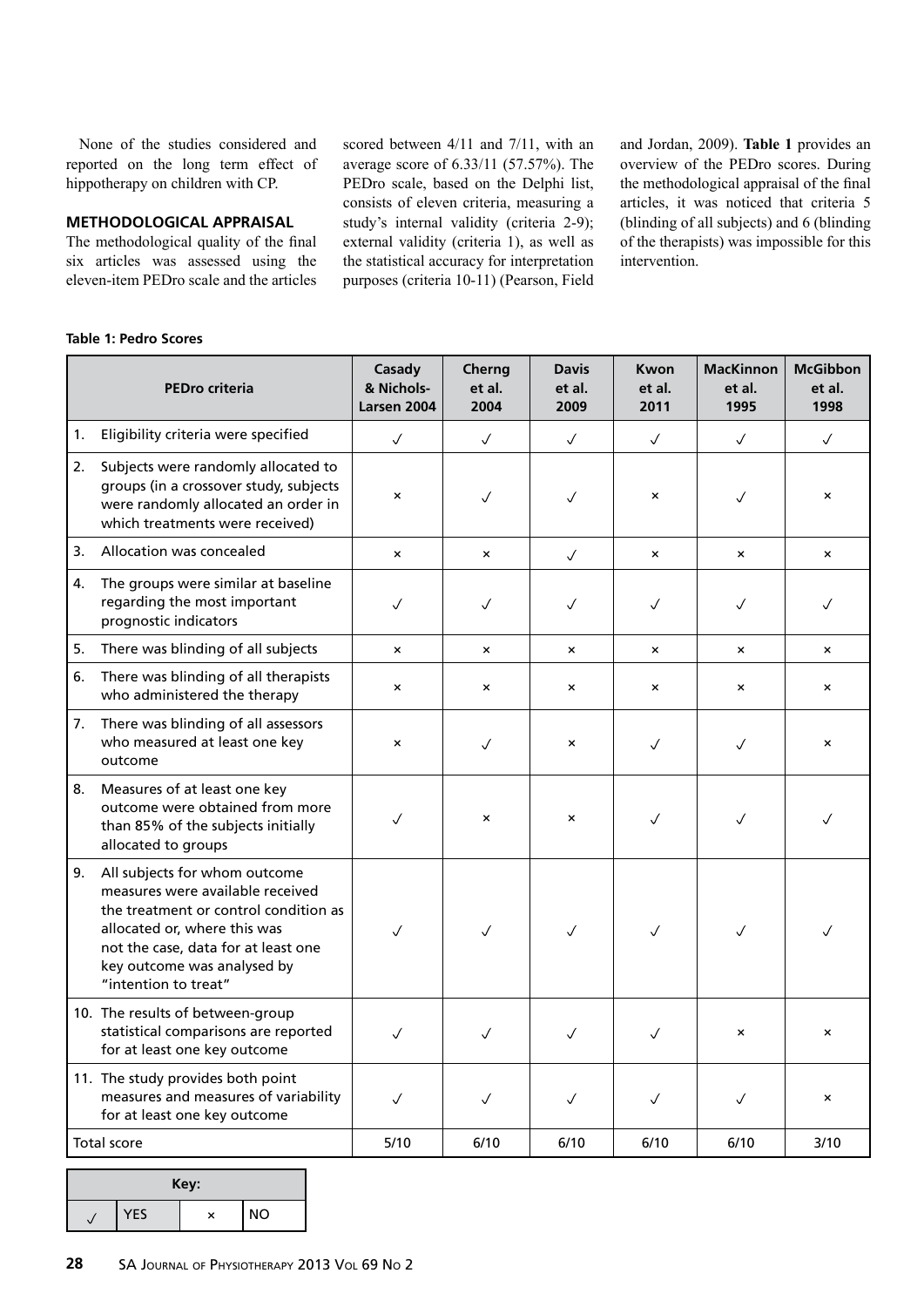## **Table 2: Study sample description**

|                                      |                              | Casady &<br>Nichols-Larsen<br>2004              | Cherng<br>et al.<br>2004                  | <b>Davis</b><br>et al.<br>2009            | Kwon<br>et al.<br>2011                                   | MacKinnon<br>et al.<br>1995 | McGibbon<br>et al.<br>1998                  |
|--------------------------------------|------------------------------|-------------------------------------------------|-------------------------------------------|-------------------------------------------|----------------------------------------------------------|-----------------------------|---------------------------------------------|
| Type of study                        |                              | Quasi-<br>experimental<br>self-control<br>study | Randomised<br>cross over<br>control trial | Randomised<br>cross over<br>control trial | Non-<br>randomized<br>prospective<br>controlled<br>trial | Randomised<br>control trail | Repeated<br>measures self-<br>control study |
| Sample size                          | <b>Intervention</b><br>Group | 10                                              | 35                                        | 9                                         | 10                                                       | 5                           | 16                                          |
|                                      | <b>Control Group</b>         |                                                 | 37                                        | 5                                         | 9                                                        |                             | 16                                          |
|                                      | <b>Intervention</b>          | $Male = 6$                                      | $Male = 17$                               | $Male = 7$                                | $Male = 3$                                               | $Male = 3$                  | $Male = 11$                                 |
|                                      | Group                        | Female=4                                        | Female=18                                 | Female=2                                  | Female=7                                                 | Female=2                    | Female=5                                    |
| Gender                               |                              | Male $=6$                                       | $Male = 20$                               | $Male = 1$                                | $Male = 6$                                               | $Male = 3$                  | $Male = 10$                                 |
|                                      | <b>Control Group</b>         | Female=4                                        | Female=17                                 | Female=4                                  | Female=3                                                 | Female=2                    | Female=6                                    |
|                                      | <b>Intervention</b>          | Mean (SD):                                      | Mean (SD):                                | Mean (SD):                                | Mean (SD):                                               | Mean:                       | Mean (SD):                                  |
| Age                                  | Group                        | $4.1 + 1.7$                                     | $7.4 \pm 2.5$                             | $7.69 \pm 2.68$                           | $7 + 2.2$                                                | 9.6                         | $6.4 \pm 1.7$                               |
| (in years)                           |                              | Mean (SD):                                      | Mean (SD):                                | Mean (SD):                                | Mean (SD):                                               | Mean:                       | Mean (SD):                                  |
|                                      | <b>Control Group</b>         | $4.1 + 1.7$                                     | $7.9 \pm 2.4$                             | $7.75 \pm 1.60$                           | $5.85 + 1.7$                                             | 9.6                         | $6.1 \pm 1.7$                               |
| Country where study was<br>performed |                              | <b>United states</b><br>of America              | Taiwan                                    | Australia                                 | Korea                                                    | United<br>Kingdom           | <b>United States</b><br>of America          |

SD: Standard deviation

#### **Study Sample Description**

A summary of the sample descriptions for each study is shown in **Table 2**.

# **Description of Interventions**

Studies either used hippotherapy or THR as their intervention; both were aimed at improving GMF by adapting the position or movements of the child while on the horse. Participants were encouraged to touch various parts of the horse or perform different tasks while maintaining balance and posture, depending on the goal of the treatment session. All of the studies allowed participants in the intervention group to continue with their regular treatment which varied between the studies (Table 3). The control groups were instructed to continue with their normal therapeutic routine as described in **Table 3**, except Kwon et al (2011) who received conventional physiotherapy consisting of neurodevelopmental therapy.

# **Description of Outcome Measures**

All studies used a version of the GMFM in order to assess gross motor function **(Table 4).** The original GMFM-88, or parts thereof, was used by all studies except Davis et al (2009), who used the more recent and compact GMFM-66. Kwon et al (2011), made use of both the GMFM-66 and GMFM-88.

# **Effect of Hippotherapy compared to Usual Therapies**

The effects of the interventions investigated are described in the following figures and narration, addressing each outcome separately.

# **GMFM – 88: Dimension A (lying and rolling), Dimension B (sitting) and Dimension C (crawling and kneeling)**

Casady and Nichols-Larsen (2004), and Cherng et al (2004), reported that there was no statistical significant difference in Dimensions A and C. Three of the articles also reported an insignificant statistical difference for Dimension B (Casady and Nichols-Larsen, 2004, Cherng et al 2004 and MacKinnon et al 1995). Unfortunately the data was not available to calculate forest plots.

# **GMFM – 88: Dimension D (standing)**

The mean difference reported in three studies favoured the hippotherapy group and ranged from 3.2 to 4.1 for the GMFM 88: Dimension D **(Figure 2)**. The 95% confidence intervals were insignificant.

# **GMFM – 88: Dimension E (walking, running and jumping)**

The mean difference of the four studies reporting on Dimension E illustrated positive mean differences for hippotherapy ranging from 1.3 to 7.7 **(Figure 2)**. The 95% confidence intervals were insignificant.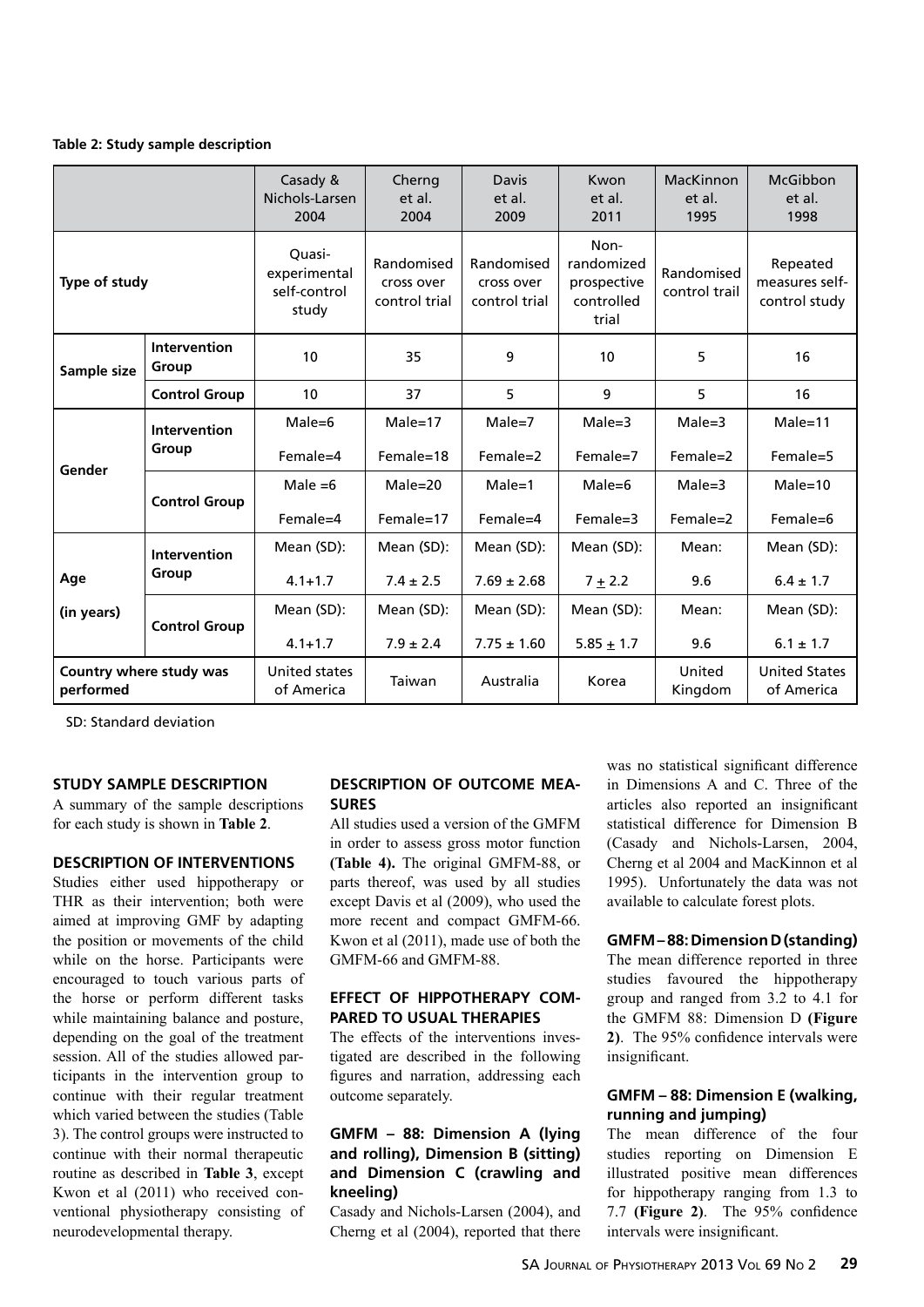# **Table 3: Description of interventions**

|                                                |                   | Casady &<br>Nichols-<br>Larsen<br>2004                                                                                                                                                                                                                                                                                                                                | Cherng<br>et. al.<br>2004                                                                                                                                                                                                                                                                                                                                                                                    | <b>Davis</b><br>et. al.<br>2009                                                                                                                                                                            | Kwon<br>et. al.<br>2011                                                                                                                                                                                                                                                                                                 | <b>MacKinnon</b><br>et al.<br>1995                                                                                                         | <b>McGibbon</b><br>et. al.<br>1998                                                                                                                                                                                                                                                                                                                                                                                                                                                                     |
|------------------------------------------------|-------------------|-----------------------------------------------------------------------------------------------------------------------------------------------------------------------------------------------------------------------------------------------------------------------------------------------------------------------------------------------------------------------|--------------------------------------------------------------------------------------------------------------------------------------------------------------------------------------------------------------------------------------------------------------------------------------------------------------------------------------------------------------------------------------------------------------|------------------------------------------------------------------------------------------------------------------------------------------------------------------------------------------------------------|-------------------------------------------------------------------------------------------------------------------------------------------------------------------------------------------------------------------------------------------------------------------------------------------------------------------------|--------------------------------------------------------------------------------------------------------------------------------------------|--------------------------------------------------------------------------------------------------------------------------------------------------------------------------------------------------------------------------------------------------------------------------------------------------------------------------------------------------------------------------------------------------------------------------------------------------------------------------------------------------------|
| <b>Usual Therapies</b>                         | Control condition | • Continue<br>therapies at<br>school and<br>clinics.                                                                                                                                                                                                                                                                                                                  | • Passive ROM<br>exercises,<br>positioning,<br>balance<br>training,<br>functional<br>training and<br>Neuro-<br>developmental<br>training                                                                                                                                                                                                                                                                     | Continued<br>with normal<br>or daily<br>routine<br>including<br>physiotherapy.<br>(techniques<br>not specified)                                                                                            | - Neuro-<br>developmental<br>therapy                                                                                                                                                                                                                                                                                    | • Not specified<br>• No attempts<br>were made to<br>stop routine<br>therapies or<br>activities in<br>which the<br>children were<br>engaged | Continued<br>٠.<br>with<br>normal daily<br>routine.                                                                                                                                                                                                                                                                                                                                                                                                                                                    |
|                                                | Duration          | ■ 10 weeks                                                                                                                                                                                                                                                                                                                                                            | ■ 16 weeks<br>control                                                                                                                                                                                                                                                                                                                                                                                        | ■ 10 weeks                                                                                                                                                                                                 | ■ 8 weeks<br>■ Twice a week<br>for 30 minutes                                                                                                                                                                                                                                                                           | ■ 26 weeks                                                                                                                                 | ■ 8 weeks                                                                                                                                                                                                                                                                                                                                                                                                                                                                                              |
| back riding<br>Hippotherapy/ Therapeutic horse | δ<br>Interventi   | - Hippo-<br>therapy<br>· Subjects<br>were<br>encouraged<br>to maintain<br>postural<br>alignment<br>with<br>symmetry of<br>head, trunk<br>and lower<br>extremities.<br>Sit indepen-<br>dently on<br>horse with<br>little or no<br>assistance.<br>• Continued<br>with other<br>therapies<br>such as<br>physio-<br>therapy, OT<br>or speech<br>therapy if<br>applicable` | • Therapeutic<br>horseback<br>riding to<br>maintain good<br>posture.<br>• Movement of<br>arms including<br>elevation and<br>abduction of<br>shoulder.<br>" Trunk flexion,<br>rotational<br>movement<br>while on the<br>horse.<br>• Touching<br>various<br>parts of the<br>horse's body.<br>■ Regular<br>treatment<br>continued (eg<br>physiotherapy,<br>occupational<br>therapy<br>and special<br>education) | • THR with<br>activities<br>designed to<br>emphasize<br>movement in<br>a forward and<br>upward<br>reaching<br>direction.<br>Continued<br>with<br>normal or<br>daily routine<br>including<br>physiotherapy. | • Hippotherapy<br>for relaxation<br>at start of<br>each session<br>feeling the<br>gentle,<br>rhythmical<br>movement of<br>the horse.<br>· Sustaining<br>optimal<br>postural<br>alignment<br>• Active<br>exercises for<br>stretching,<br>strengthening,<br>and dynamic<br>weight shift.<br>Conventional<br>physiotherapy | $\blacksquare$ THR<br>• No attempt<br>was made to<br>stop routine<br>therapies                                                             | - Hippo-<br>therapy for<br>relaxation<br>at start of<br>each ses-<br>sion feeling<br>the gentle,<br>rhythmical<br>movement<br>of the horse.<br>• Forward<br>sitting<br><b>Backward</b><br>sitting (for<br>thoracic<br>extension<br>and a more<br>anterior<br>pelvic tilt).<br>• Active<br>exercises for<br>stretching,<br>strengthen-<br>ing, and<br>dynamic<br>weight shift.<br>One child<br>was receiv-<br>ing physical<br>therapy. No<br>other treat-<br>ments were<br>initiated or<br>discontinued |
|                                                | <b>Duration</b>   | • 10 weeks,<br>once a<br>week for<br>45 minutes.                                                                                                                                                                                                                                                                                                                      | ■ 16 weeks of<br>THR twice a<br>week,<br>40 minute<br>sessions.                                                                                                                                                                                                                                                                                                                                              | ■ 10 week pro-<br>gram, once a<br>week for 30-40<br>minutes.                                                                                                                                               | • 8 weeks, twice<br>a week for 30<br>minutes.                                                                                                                                                                                                                                                                           | ■ 26 weeks of<br>THR, once a<br>week for an<br>hour                                                                                        | ■ 8 weeks,<br>twice<br>weekly for<br>30 minutes.                                                                                                                                                                                                                                                                                                                                                                                                                                                       |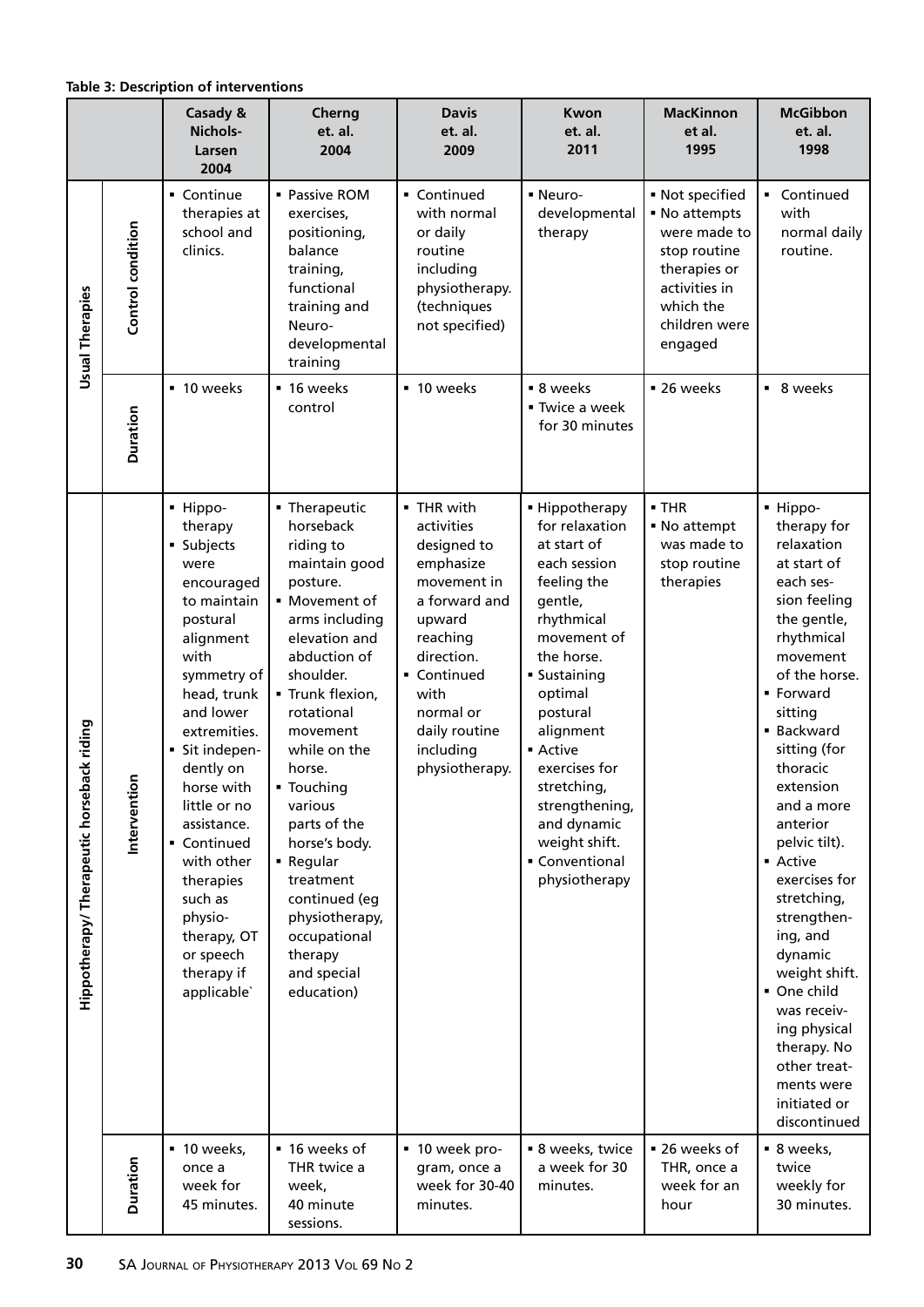|                                    | <b>Outcome Measure (OM)</b>                                                                                                                                                                                                                                               | <b>Assessment Intervals</b>                                                                                                                      |
|------------------------------------|---------------------------------------------------------------------------------------------------------------------------------------------------------------------------------------------------------------------------------------------------------------------------|--------------------------------------------------------------------------------------------------------------------------------------------------|
| Casady &<br>Nichols-Larsen<br>2004 | GMFM-88<br>Dimension A (lie/ roll)<br>$-$<br>Dimension B (sit)<br>$\overline{\phantom{0}}$<br>Dimension C (crawl/ kneel)<br>$-$<br>Dimension D (stand)<br>$\overline{\phantom{0}}$<br>Dimension E (walking, running<br>$\overline{\phantom{0}}$<br>and jumping)           | $\blacksquare$ Pre-test 1<br>Pre-test 2<br>$\blacksquare$<br>Post-test 1<br>$\blacksquare$<br>Post-test 2<br>$\blacksquare$<br>10 week intervals |
| Cherng et al.<br>2004              | $-GMFM-88$<br>Dimension A (lie/ roll)<br>$\overline{\phantom{0}}$<br>Dimension B (sit)<br>$\overline{\phantom{0}}$<br>Dimension C (crawl/ kneel)<br>$\qquad \qquad -$<br>Dimension D (stand)<br>$-$<br>Dimension E (walking, running and<br>$\qquad \qquad -$<br>jumping) | • Baseline<br>End of 16 weeks cross over<br>$\blacksquare$<br>End of 2 <sup>nd</sup> period of 16 weeks<br>$\blacksquare$                        |
| Davis et al.<br>2009               | $-GMFM-66$                                                                                                                                                                                                                                                                | • Baseline<br>End of 10 week intervention period                                                                                                 |
| Kwon et al.<br>2011                | $-GMFM-88$<br>Dimension D (standing)<br>Dimension E (walking, running and<br>jumping)<br>GMFM 66                                                                                                                                                                          | • Baseline<br>End of 8 week intervention period                                                                                                  |
| <b>MacKinnon</b><br>et al. 1995    | GMFM-88<br>Dimension B (sit)<br>$\overline{\phantom{0}}$<br>Dimension D (stand)<br>Dimension E (walking, running and<br>$\qquad \qquad -$<br>jumping)                                                                                                                     | • Baseline<br>End of 26 weeks<br>$\blacksquare$                                                                                                  |
| McGibbon et al.<br>1998            | GMFM-88<br>Dimension E (walking, running,<br>jumping)                                                                                                                                                                                                                     | <b>Baseline</b><br>$\blacksquare$<br>Baseline after 8 weeks<br>$\blacksquare$<br>End of 8 weeks post equine assisted therapy<br>٠                |

**Table 4: Description of outcome measures used to measure gross motor function, as well as follow-up measurement intervals**

# **GMFM-88: Total Score**

The mean difference of the studies for which it was possible to calculate the mean difference of the total GMFM-88 score was 0.96 to 3.68 in favour of hippotherapy **(Figure 2)**.

# **GMFM-66: Total Score**

The mean difference for the GMFM-66 total score between Davis et al (2009) and Kwon et al (2011) indicated equivocal findings since the mean difference of Davis et al favoured usual therapies and Kwon et al (2011) found that hippotherapy in combination of usual therapy was superior to usual therapy alone **(Figure 2)**.

# **Discussion**

This review endeavoured to determine the clinical effect of hippotherapy combined with usual therapies on gross motor function in comparison to usual therapies in the short as well as the long term. This study calculated mean difference and CI, which is the most commonly used measure of clinical effect (Ranstam 2012). Although statistical significance is often reported, clinicians are also guided by the magnitude of the effect of an intervention to ascertain if the therapy will have clinically meaningful effect. The main finding of this review is that hippotherapy does not result in a clinically meaningful effect compared to usual therapies in improving gross motor function in children with CP.

The hippotherapy sessions varied between thirty minutes and an hour and were performed once or twice a week; this indicates that duration and frequency did not influence the effect of the intervention. However, the main finding of this review is that the clinically meaningful effect of hippotherapy in the short term is small. The tendency that hippotherapy results in positive effects on gross motor function, were also indicted in a recent systematic review by Whalen and Case-Smith (2011), as well as a review by Sterba (2007). These reviews only reported statistical significance; the lack of clinically meaningful effect is a key shortcoming which is required by clinicians to assist them in deciding whether hippotherapy will yield added benefit. None of the studies considered and reported on the long term effect of hippotherapy on children with CP.

The current evidence base for the effect of hippotherapy on gross motor function is limited. Although only six studies were included in this review,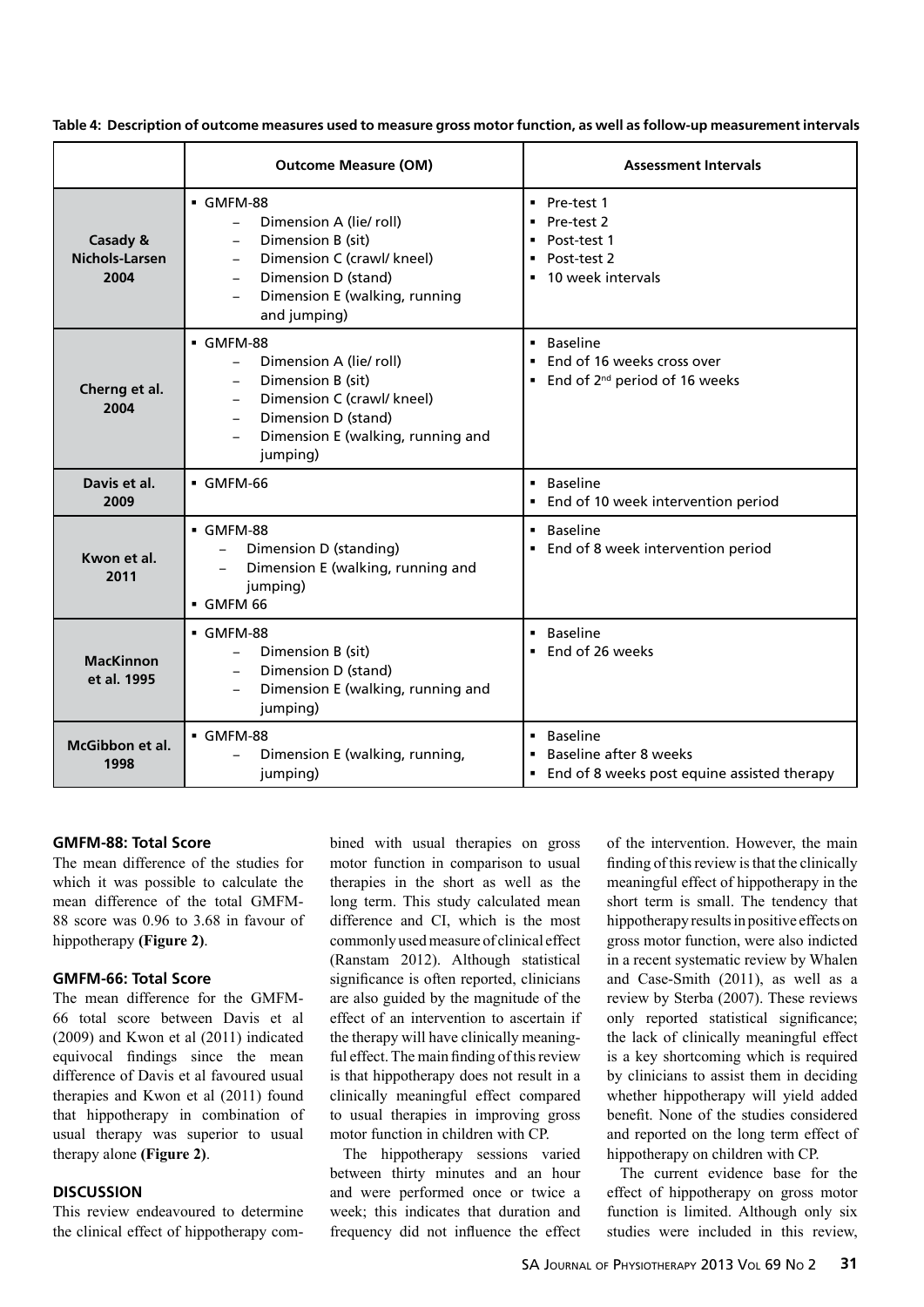

**Figure 1: Results of search strategy**

it should be noted that the search was limited to five databases and only papers published in the English language were eligible. This review was limited to children between 2-12 years of age and all types of CP were included in order to broaden the search. An understanding of the effect of hippotherapy is further complicated by the variation in study designs. This review's search strategy results indicated that only one randomised controlled clinical trial was eligible. A lack of randomisation is one key threat to internal validity which transpired after critical appraisal of the eligible studies. Randomised controlled trials remain the mainstay of the highest level of primary research evidence due to the robust internal validity of a well conducted trial. Researchers in this field should conduct more randomised controlled trials as they are essential in guiding evidence based decision making for clinicians.

Several limitations in the included articles were identified. Five of the six

studies used in this review included very small samples and no justification for the number of subjects were included. This trend could be due to the high cost of therapy or strict inclusion criteria. The small sample sizes increases the risk of bias and were most likely of insufficient power to detect significant changes in gross motor function. Generalisation of the findings of individual studies may be limited as these relatively small samples are not representative of the CP population, therefore clinicians should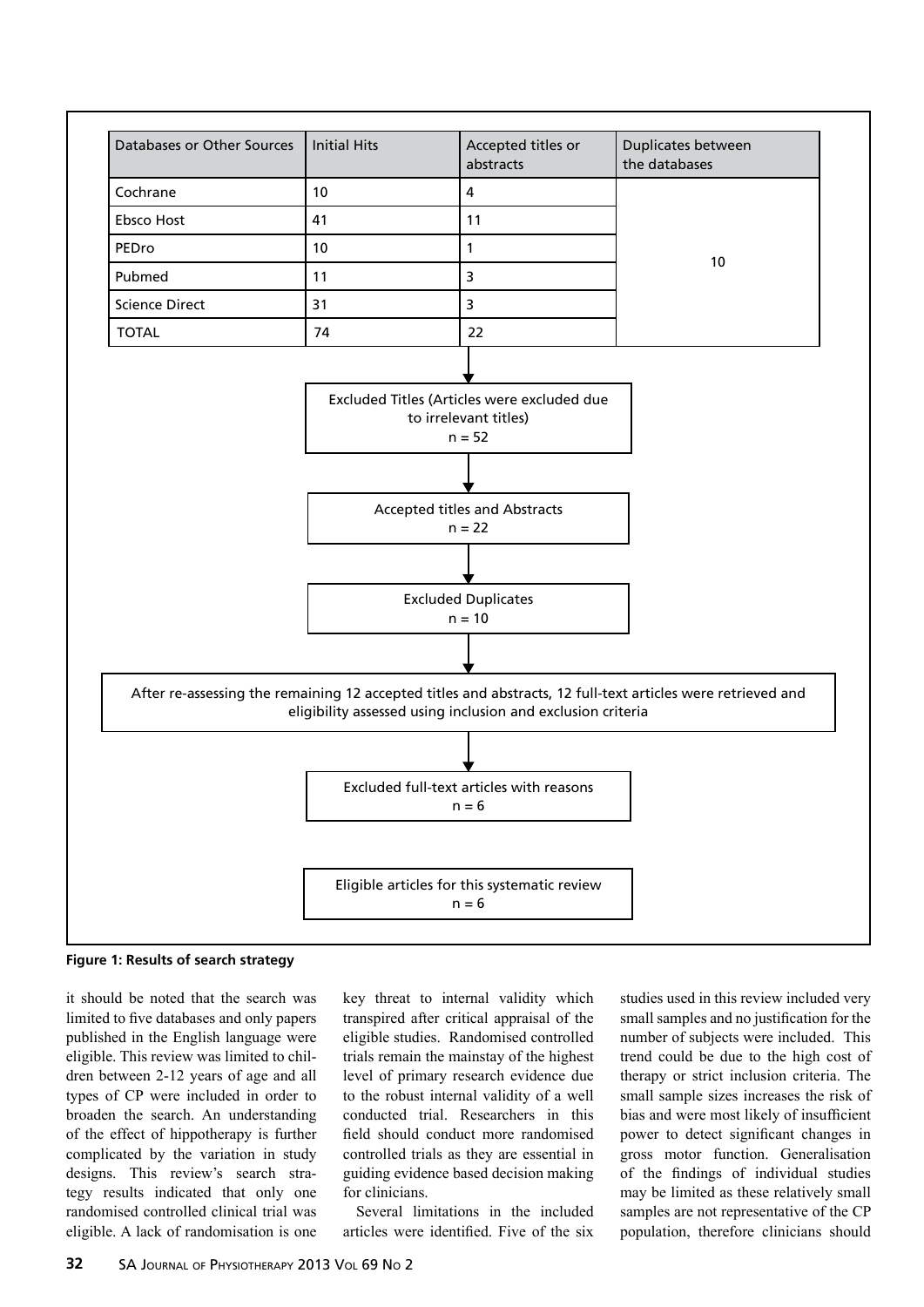|                      | Hippotherapy  |                                                                                                                                                                   |                              | <b>Usual Therapies</b>                                                             |                                                                                                            | <b>Mean Difference</b>                                                                      | <b>Mean Difference</b>                                                                                                                                      |
|----------------------|---------------|-------------------------------------------------------------------------------------------------------------------------------------------------------------------|------------------------------|------------------------------------------------------------------------------------|------------------------------------------------------------------------------------------------------------|---------------------------------------------------------------------------------------------|-------------------------------------------------------------------------------------------------------------------------------------------------------------|
| Mean                 |               |                                                                                                                                                                   | SD Total Mean                |                                                                                    |                                                                                                            | SD Total IV, Random, 95% CI                                                                 | IV, Random, 95% CI                                                                                                                                          |
|                      | 52.9 41.18    | 9                                                                                                                                                                 |                              | 48.8 42.42                                                                         | 9                                                                                                          | 4.10 [-34.52, 42.72]                                                                        |                                                                                                                                                             |
|                      |               | 5                                                                                                                                                                 |                              |                                                                                    |                                                                                                            | 3.20 [-30.51, 36.91]                                                                        |                                                                                                                                                             |
|                      |               |                                                                                                                                                                   |                              |                                                                                    |                                                                                                            |                                                                                             |                                                                                                                                                             |
|                      |               |                                                                                                                                                                   |                              |                                                                                    |                                                                                                            |                                                                                             | $-100$<br>$-50$<br>50<br>100                                                                                                                                |
|                      |               |                                                                                                                                                                   |                              |                                                                                    |                                                                                                            |                                                                                             | Favours Usual Therapies  Favours Hippotherapy                                                                                                               |
|                      |               |                                                                                                                                                                   |                              |                                                                                    |                                                                                                            |                                                                                             |                                                                                                                                                             |
|                      |               |                                                                                                                                                                   |                              |                                                                                    |                                                                                                            | <b>Mean Difference</b>                                                                      | <b>Mean Difference</b>                                                                                                                                      |
| Mean                 |               |                                                                                                                                                                   |                              |                                                                                    |                                                                                                            |                                                                                             | IV, Random, 95% CI                                                                                                                                          |
|                      |               |                                                                                                                                                                   |                              |                                                                                    | 9                                                                                                          | 1.30 [-29.16, 31.76]                                                                        |                                                                                                                                                             |
|                      |               | 5                                                                                                                                                                 |                              |                                                                                    | 5                                                                                                          |                                                                                             |                                                                                                                                                             |
|                      |               |                                                                                                                                                                   |                              |                                                                                    | 16                                                                                                         |                                                                                             |                                                                                                                                                             |
|                      |               |                                                                                                                                                                   |                              |                                                                                    |                                                                                                            |                                                                                             |                                                                                                                                                             |
|                      |               |                                                                                                                                                                   |                              |                                                                                    |                                                                                                            |                                                                                             | -50<br>50<br>$-100$<br>100                                                                                                                                  |
|                      |               |                                                                                                                                                                   |                              |                                                                                    |                                                                                                            |                                                                                             | Favours Usual Therapies  Favours Hippotherapy                                                                                                               |
| Mean                 |               | 5                                                                                                                                                                 |                              |                                                                                    | 9<br>5                                                                                                     | <b>Mean Difference</b><br>IV, Random, 95% CI<br>0.96 [-17.67, 19.59]<br>3.68 [-9.75, 17.11] | <b>Mean Difference</b><br>IV, Random, 95% CI                                                                                                                |
|                      |               |                                                                                                                                                                   |                              |                                                                                    |                                                                                                            |                                                                                             | 50<br>$-100$<br>$-50$<br>100<br>Favours Usual Therapies  Favours Hippotherapy                                                                               |
| GMFM-66: Total Score |               |                                                                                                                                                                   |                              |                                                                                    |                                                                                                            |                                                                                             |                                                                                                                                                             |
|                      |               |                                                                                                                                                                   |                              | <b>Usual Therapy</b>                                                               |                                                                                                            | <b>Mean Difference</b>                                                                      | <b>Mean Difference</b>                                                                                                                                      |
|                      |               |                                                                                                                                                                   |                              |                                                                                    |                                                                                                            |                                                                                             |                                                                                                                                                             |
| Hippotherapy<br>Mean | SD Total Mean |                                                                                                                                                                   |                              |                                                                                    |                                                                                                            |                                                                                             |                                                                                                                                                             |
|                      |               |                                                                                                                                                                   |                              |                                                                                    |                                                                                                            | SD Total IV, Fixed, 95% CI                                                                  | IV, Fixed, 95% CI                                                                                                                                           |
| 73                   | 17            | 35                                                                                                                                                                | 74                           | 18                                                                                 |                                                                                                            | 37 -1.00 [-9.08, 7.08]                                                                      |                                                                                                                                                             |
| 73.7                 | 8.3           | 16                                                                                                                                                                | 69.8                         | 8.7                                                                                |                                                                                                            | 16 3.90 [-1.99, 9.79]                                                                       |                                                                                                                                                             |
|                      | 74.6<br>91.1  | 34.6 26.36<br>83.3<br>10.9<br>GMFM-88: Dimension E<br>38.2 34.61<br>24.6 14.88<br>19.3<br>24.8 15.18<br>GMFM-88: Total Score<br>73.89 20.43<br>67.28 10.44<br>6.7 | Hippotherapy<br>Hippotherapy | 31.4<br>79.3<br>16<br>SD Total Mean<br>9<br>16<br>5<br>SD Total Mean<br>88.3<br>16 | 28<br>16.3<br>36.9 31.23<br>17.6 14.26<br>66.9<br>20.1<br>17.6 12.97<br>9 72.93 19.89<br>63.6 11.22<br>8.4 | 5<br>16<br><b>Usual Therapy</b><br>5<br><b>Usual Therapies</b><br>16                        | 4.00 [-5.61, 13.61]<br>SD Total IV, Random, 95% CI<br>7.00 [-11.06, 25.06]<br>7.70 [-5.95, 21.35]<br>7.20 [-10.30, 24.70]<br>SD Total<br>2.80 [-2.46, 8.06] |

#### **Figure 2: Forest plots**

make use of meta-analyses to appraise the evidence.

This review highlights the variability in the current evidence base for the effect of hippotherapy. Variation in inclusion criteria of subjects is one aspect which should be standardised in future studies. For instance, the inclusion criteria described by Kwon et al (2011), required participants to be Level I or II on the gross motor function classification scale whilst participants in the study done by Cherng et al (2004), varied in function from crawling on belly to walking independently. These baseline levels determine the potential for improvement. Since subjects could already walk in some of the eligible studies, it is expected that there will be no difference in Dimension D of the GMFM-88 which measures standing ability. This aspect of statistical regression has been explained by Cherng et al (2004), who concluded that Dimension A and B of the GMFM-88 was statistically insignificant due to the ceiling effect. Future studies should

therefore attempt to standardise the eligible criteria, which will facilitate comparison across groups.

The studies included in this review are of moderate methodological quality as well as the moderate to high level of evidence on the hierarchy of evidence. The hierarchy of evidence is a useful tool that can be used to appraise the validity and reliability of a particular study.

 Studies reported the duration and frequency of the intervention as well as what the intervention entailed, which